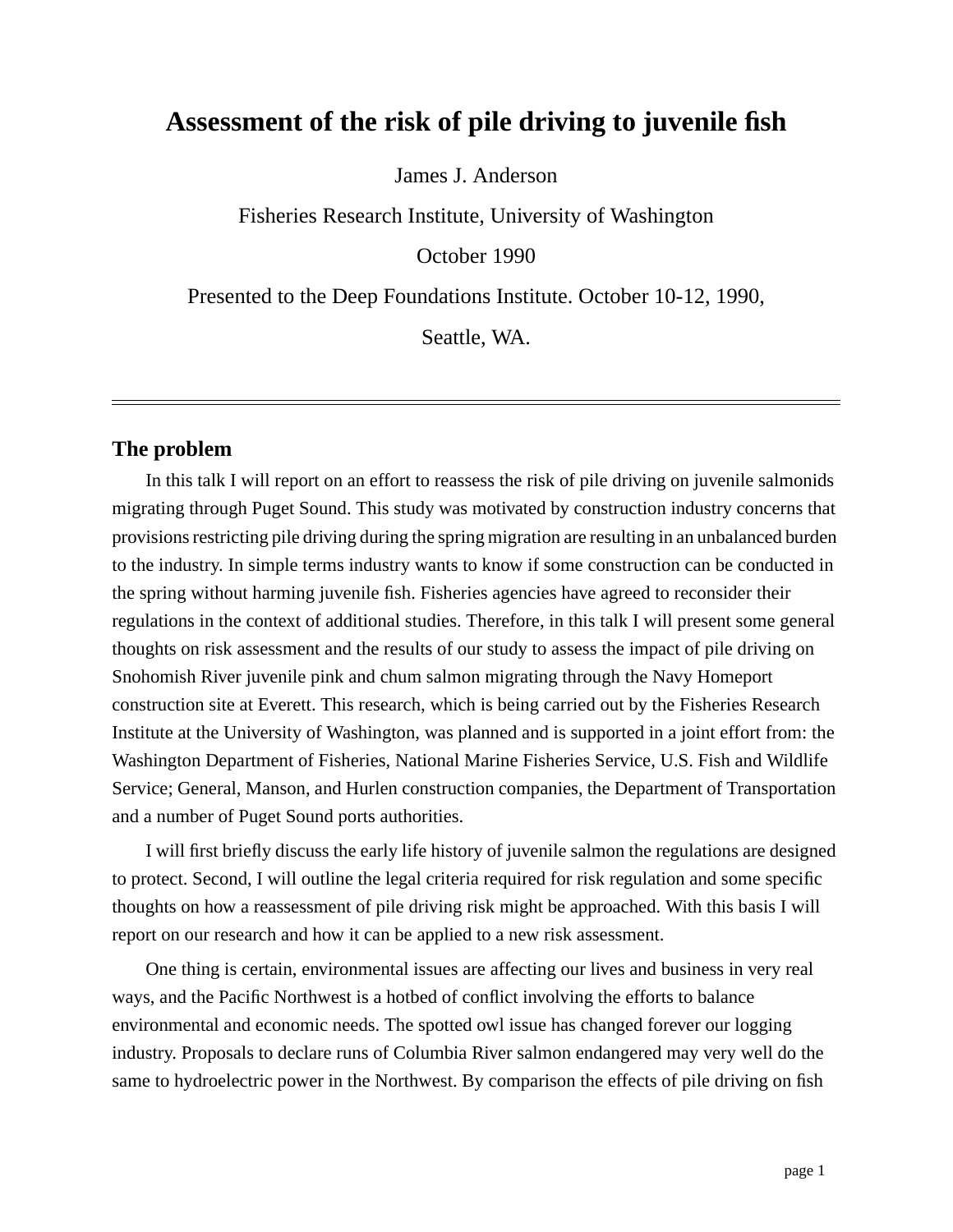seems small indeed.

### **Smolts in the spring**

To understand the possible impact of pile driving on juvenile pink and chum salmon, we need to briefly discuss their early life history. During the spring runoff these fish begin their migration from their nursery grounds to Puget Sound. One of the critical points in this migration occurs when the fish encounter the saltwater lens near the mouth of their river. The Snohomish River mouth, near the site of the Navy Homeport in Everett Washington, is a typical example ( [Figure 1\).](#page-2-0) The fish entering the estuary are small, less than 2 inches long, and are not fully adapted to saltwater. Thus, they are confined to the fresh water surface layer since the saltwater stresses their ability to achieve an osmotic balance. Anecdotal evidence suggests that if disturbed by a predator, these fish will move horizontally but seldom do they swim down into the saline water. Being confined to this surface layer, they are exposed to fish predators from below and bird predators from above. Consequently their preferred habitat at this stage is the very shallow nearshore water where predatory fish and birds have a difficult time capturing them. In this environment, juveniles are apparently attracted to floating objects and they do not swim under even the seemingly most inconsequential object. For example, we have observed juvenile pink salmon swim around logs floating at the surface rather than diving a few inches under them. Thus, the young salmon upon first entering the saltwater generally follow the shoreline swimming around most objects in their path. As they adapt to the saltwater environment they begin to move off shore. They eventually reach suitable feeding grounds where they may spend the remainder of the spring feeding. The Everett Homeport site appeared to be a corridor for this early migration. Over the spring fish caught in our collection nets were always between 1 and 2 inches in length. If the site were their juvenile feeding or nursery ground feeding ground we would expect an increase in fish size over the spring.

By comparison the situation was much different at a second study site, the Kingston Ferry Terminal directly across Puget Sound from the Homeport (Figure 2). This area is not strongly influenced by streams so it lacks the freshwater lens found at the Homeport. Consequently the fish found here were adapted to saltwater and would readily dive when disturbed from the surface. We also observed significant changes in their numbers, size, and behavior over the spring. In early May the fish were about 2 inches long and generally were found in distinct schools within a few feet of shore. By the middle of June fish length had increased by 50% and they formed large dispersed aggregations, or shoals, that sometimes extended several hundred feet offshore. In comparison, over the same period the Homeport fish formed dense smaller aggregations and continued to swim within five feet of the shoreline. By mid-June the downstream migration had ended and the schools at both locations were gone. By then fish were big enough to avoid predators more successfully and had moved to the deeper offshore waters of Puget Sound.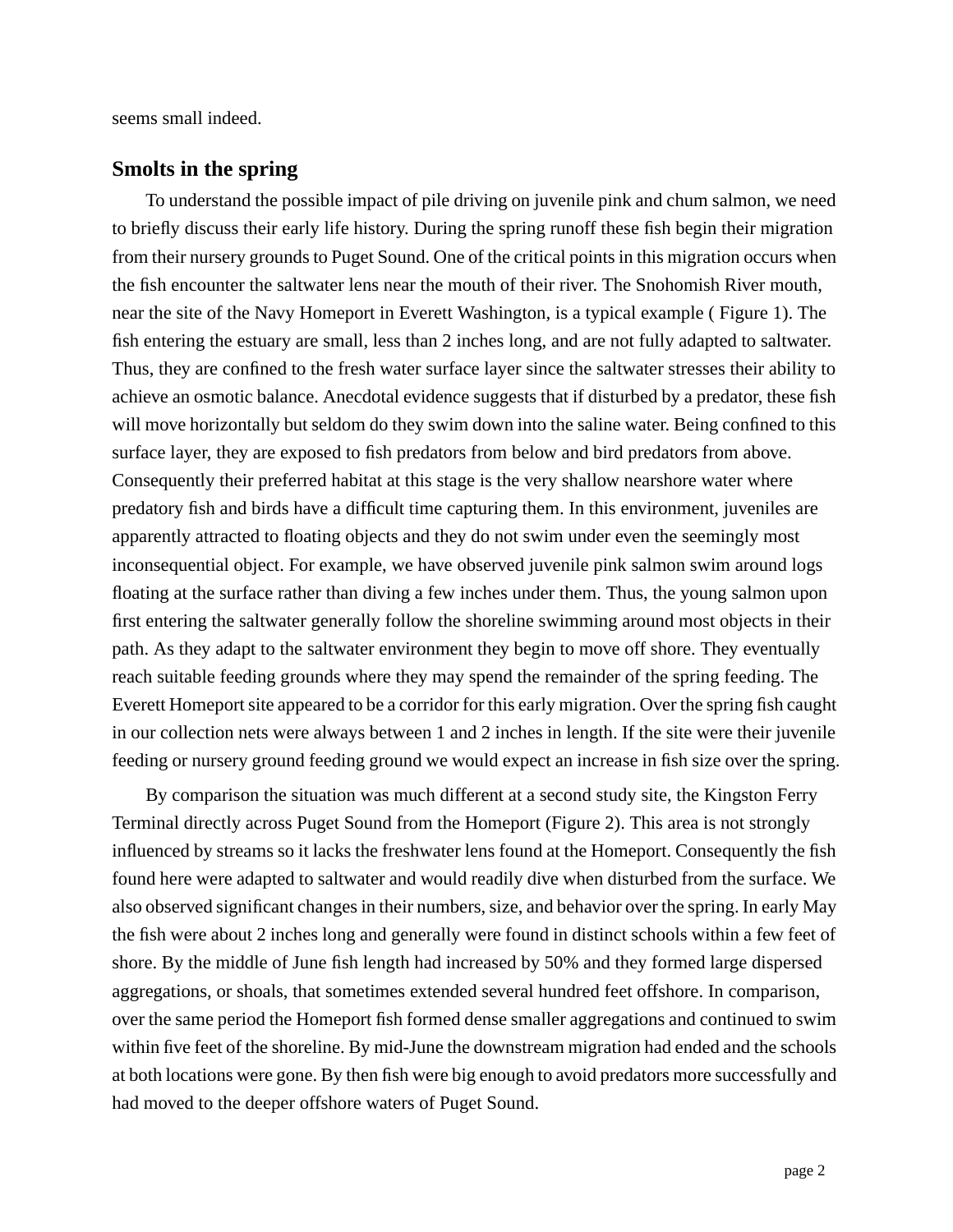<span id="page-2-0"></span>

**Figure 1**. Map of the Everett Homeport with pile driving barges, distribution of fish schools, and presumed migratory path of fish out of the river and along the shoreline.

Thus, the apparent survival strategy of the fish is to remain close to shore until they adapt to full saltwater and are large enough to avoid predators. It follows that the fish are vulnerable to predation during this period and any disturbance that drives them into deeper water before they are ready, could have a significant impact on their survival. This concern is the primary reason prohibiting all but emergency pile driving in the spring. The regulation contains a hint of the bizarre. Since all pile driving activity is prohibited in Puget Sound when juvenile fish are migrating we could infer by reductio ad absurdum $^{\rm l}$  that driving a piling in the San Juan Islands has a deleterious effect on smolts leaving the Nisqually river some 100 miles south. The regulations were not designed to be absurd but the approach to risk management used at the time, combined with limited knowledge of the impact of pile driving on the fish, resulted in a very conservative regulation.

<sup>1.</sup> A technique in logic to disprove a proposition by showing its consequences to be impossible or absurd when carried to a logical conclusion.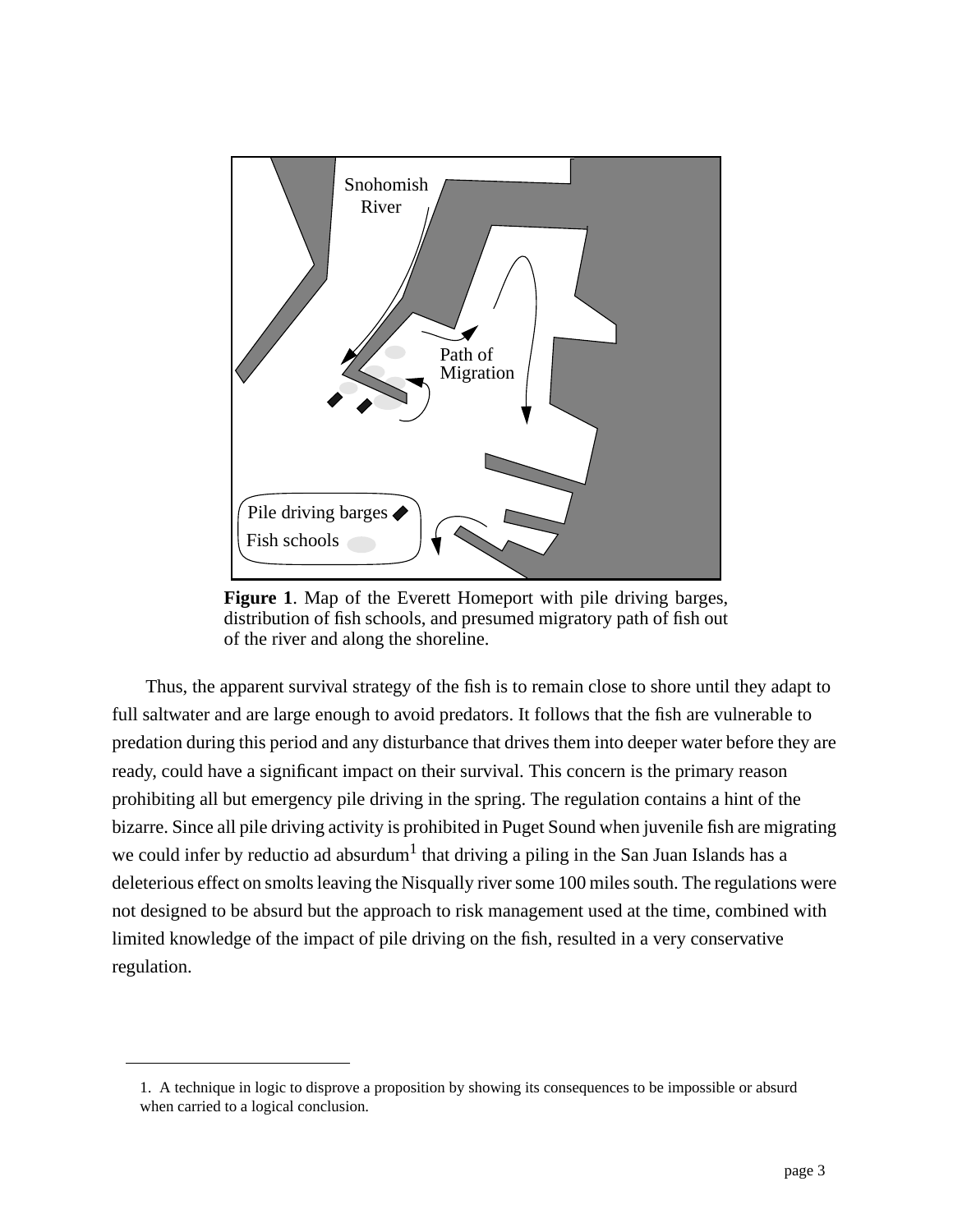

**Figure 2**. Distributions of juvenile pink and chum salmon at the Kingston Ferry Terminal in early mid and late spring.

### **Risk regulation**

To understand how this situation arose and to develop a way around this problem a brief digression into the legal aspects of risk regulation is helpful<sup>1</sup>. The environmental movement, which essentially began in the sixties, was motivated by high profile cases: Smog was seriously polluting the atmosphere. Bird life was being destroyed by DDT. Chemicals were showing up in our food supply. Environmental groups brought these issues to the courts, which for the most part were composed of individuals trained in the law but woefully ill prepared to deal with the complexities of ecological issues. The law did as the law does and turned to itself for answers of how to balance risk to the population and environment against the hardships of regulation on the economy. To the question, "at what level of risk should regulations be imposed?" the courts gave the answer "regulations should only be imposed when the risk exceeds a *de minimis risk*," which is a centuriesold common law maximum expressing the idea that the law does not concern itself with trifles. The question of what is a trifling risk is to be determined on a case-by-case basis. Many interpretations exist and I will discuss three that have relevance to our issue.

<sup>1.</sup> A disclaimer is in order since my credentials as an expert witness on the history of environmental law would never withstand a challenge in a court of law. This discussion is in part drawn from an article by M.B. Spangler, (1984) in *Uncertainty in Risk Assessment. Risk Management, and Decision Making*, edited by Covello, Lave, Moghissi and Uppuluri. Volume 4 in the series "Advances in Risk Analysis," published by Plenum, New York.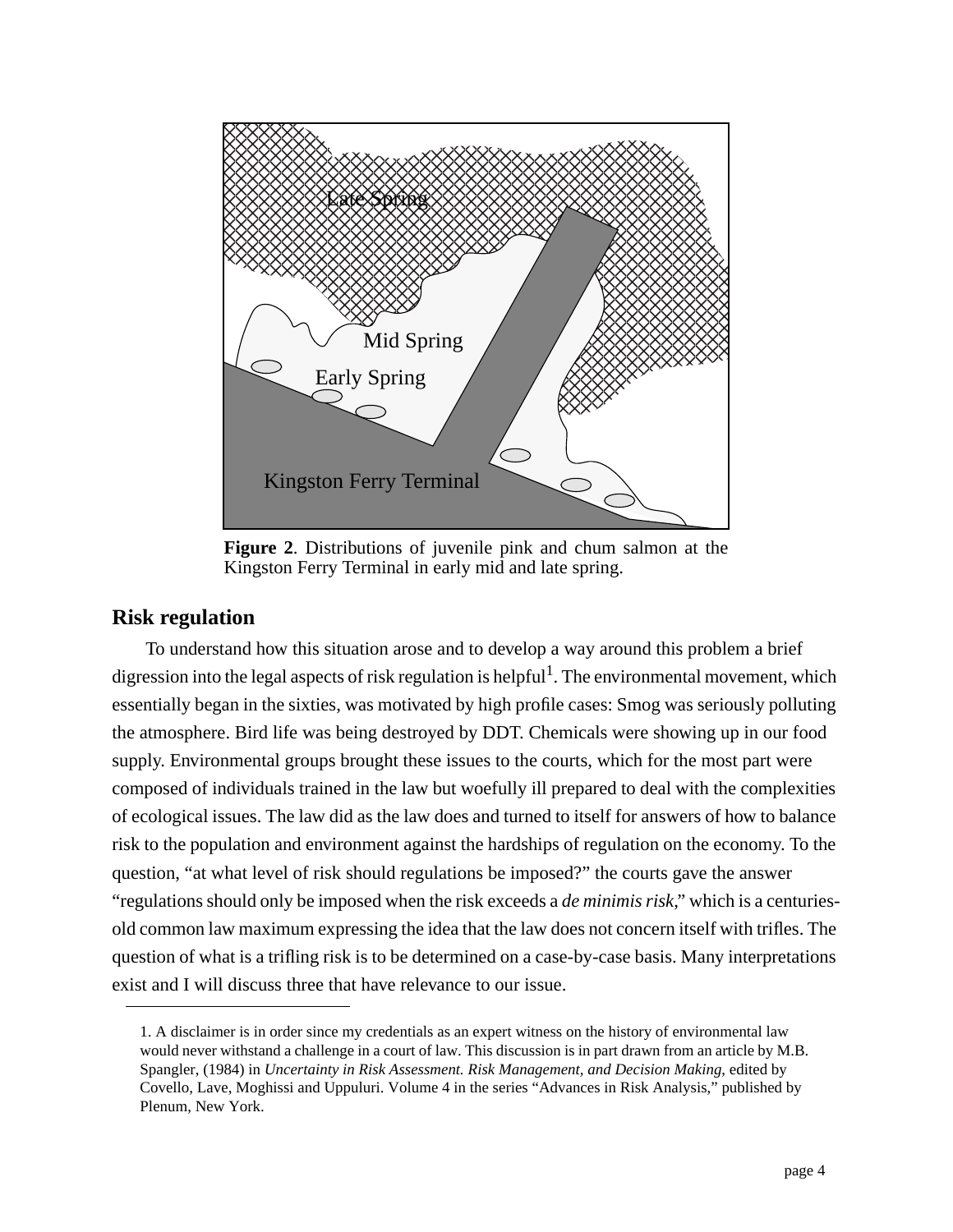The present pile driving regulations are based one of the most the most restrictive interpretations of *de minimis risk*. This can be denoted as the *minimum perceived risk*, which is the lowest risk level that can be measured or inferred. This interpretation has been commonly applied in dealing with human health. For example, any substance that can be shown to induce cancer at any dosage is considered unacceptable and should be regulated. The *de minimis risk* for salmon can also be evaluated with other criteria. A second approach is to compare risk of pile driving to risk fish experience from other causes, including natural fish and bird predators and perhaps the disturbances to fish that occur from routine boat and shore side activity. Such a *relative risk* can be established by comparing the effects of pile driving on the fish to effects of natural and nonregulated human activities. A third risk criteria accepted by the courts is known as *balanced risk*. In this approach a balance is sought between the cost and benefits of the risk making activity. The balancing formula has been called "Learned Hand's algebra" after Judge Learned Hand, the well-known jurist of the 1920s. Under the algebra, regulation of an activity is assumed valid if the potential severity of injury, factored by its probability, out weighs the burdens of regulation. For salmon this would require balancing the cost of the closure period to the construction industry with the value of the fish potentially harmed.

The current pile driving regulations are in fact based on two criteria. The area-wide spring closure is essentially based on the *minimum perceived risk* criteria. But the provisions also contains elements of the *balanced risk criteria* since variances to the provisions are given for special situations, such as for the emergency repair of a damaged ferry terminal. Here it is assumed that the burden of going without ferry service outweighs the value of fish that might be harmed during the repair of a damaged terminal. In the past few years the balance of burden assumed directly or indirectly in the original provisions has come into question. There is a growing belief that the provisions may not be meeting the *balanced risk criteria*. Neither is it clear that the provisions meet the *minimum perceived risk criteria* since detrimental effects of pile driving have not been determined. There was enough concern in this matter for the various parties involved to agreed to study the issue in the hopes of developing a more balance regulation. At this point the Fisheries Research Institute was brought in to study the problem.

#### research design

Our task, in the vernacular of risk regulation, is to provide information to quantify the *minimum perceivable risk* and the *balanced risk* criteria of the regulations. In addition, we are seeking information to assess the risk of pile driving relative to other activities. By the nature of ecological research and human decision making the information we have obtained contains uncertainty and is open to different interpretations. Thus, a second task of our study is to identify, as clearly as possible, both the uncertainty of the data and possible differences in its interpretation.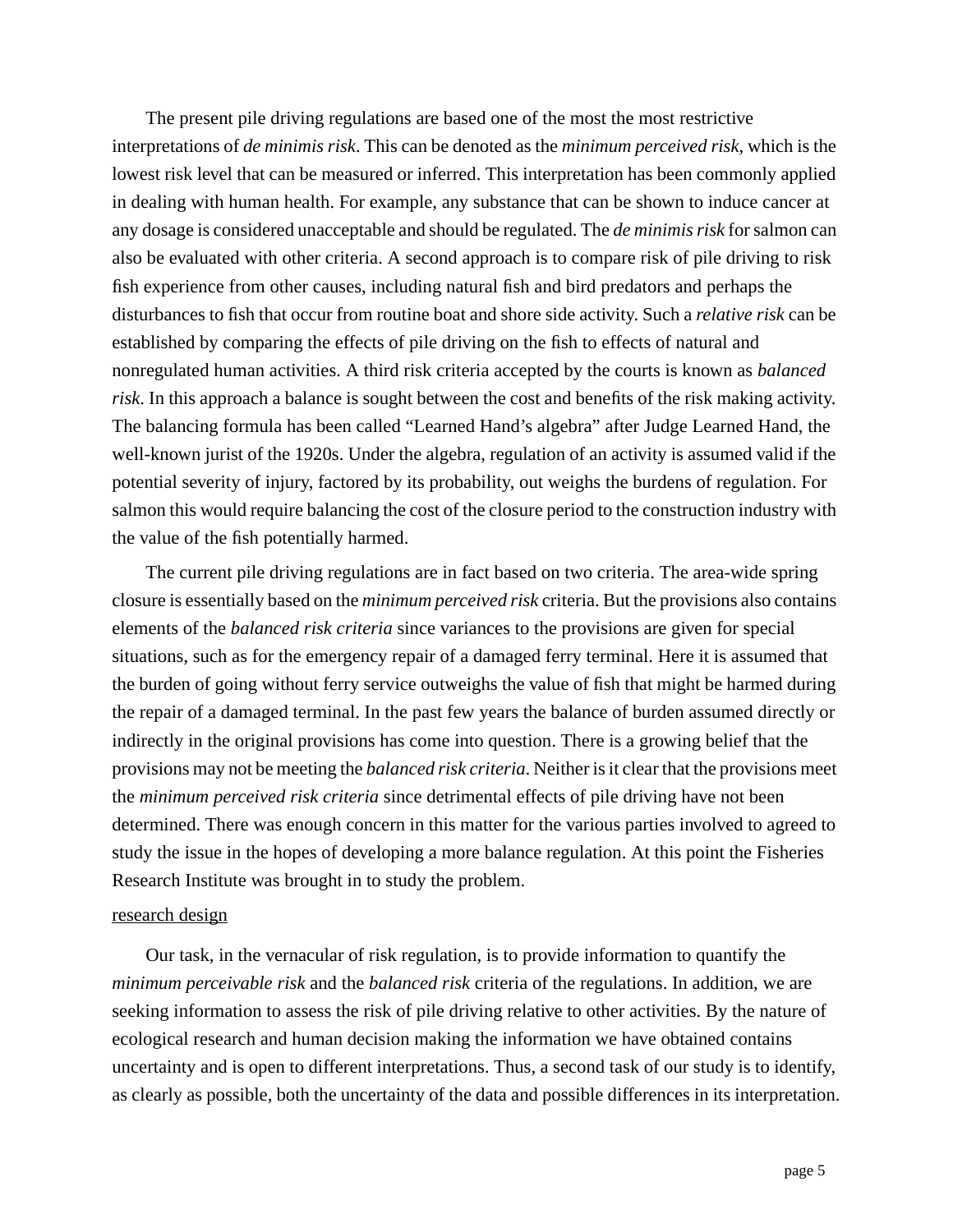In establishing the original provisions the question was asked, "does pile driving represent a potential risk to fish?" This all or nothing question resulted in closing all of Puget Sound to pile driving in the spring. To achieve a better balance in the provisions we need to approach the problem in terms of a continuum. We realize that, whatever the risk of pile driving to fish, it decreases as the distance between the pile driving activity and the juvenile fish increases. Thus, I believe the relevant question to ask is, "what should be the minimum allowable distance between a pile driving site and a juvenile salmonid habitat?" The answers to this question can be approached graphically ( Figure 3). In effect, the complete ban on pile driving mandated in the original provisions implies that risk is significant even at the maximum possible separation distance of fish and pile driving activity. Curve A illustrates this. The risk from pile driving at any place in Puget Sound is assumed significant for all juvenile salmon habitats in the Sound. This is the most conservative risk criteria and is generally embraced by the risk takers, $<sup>1</sup>$  which are the recreational, commercial, and tribal</sup> fishing interests. Curve B illustrates a less conservative risk assumption in which pile driving affects fish only at short distances. This curve would be economically favorable to the risk makers, which include construction companies, port authorities and the transportation industry.



**Figure 3**. Pile driving risk curve showing the probability pile driving has an impact on fish as a function of the distance from the activity to a fish habitat. Curve A (the risk taker's curve) embodies the most conservative assumptions on impact. Curve B (the risk maker's curve) embodies the less conservative assumptions.

The extent of the conflict between the risk makers and the risk takers is graphically illustrated in Figure 3. The conflict lies between these limits and it is in this region of uncertainty that we seek to define new regulations. The task is first to define the initial extent of this uncertainty or

<sup>1.</sup> The risk taker is the group at risk from the activity of the risk maker group.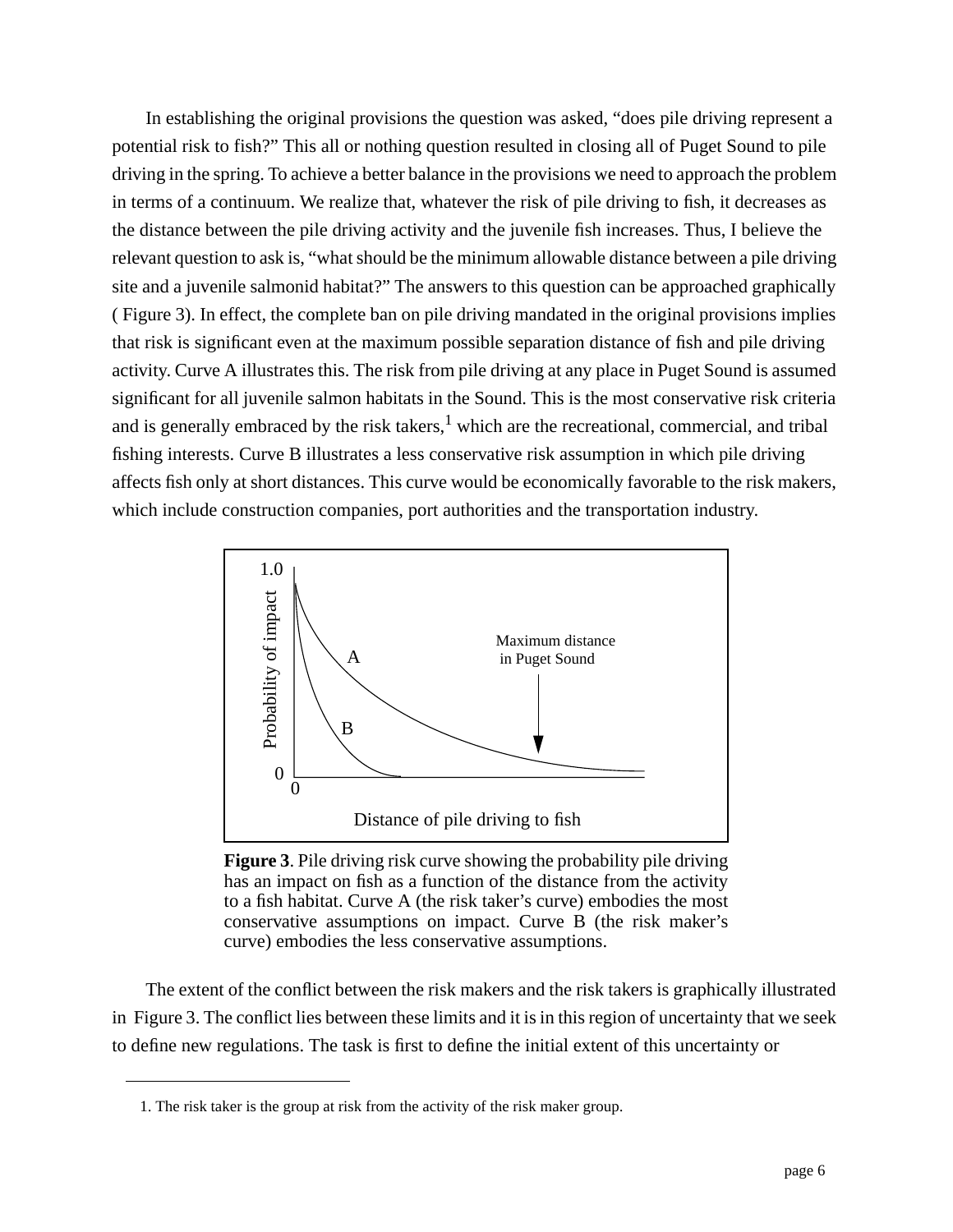disagreement and then through additional studies reduce the level of uncertainty, hopefully moving the risk assessment curves of the risk maker and risk taker closer together. In this scenario a reduction of risk uncertainty is not the final step in establishing new provisions. The level of *de minimis risk* must also be identified. Although conflict can arise in what is an appropriate definition and level of *de minimis risk*, in many situations it is set by a regulatory agency or by the courts and so it can be represented by a single line in the graph.

The intersection of the two risk curves with the *de minimis risk* line defines a *tripartite*  $\alpha$  decision<sup>1</sup> criteria ( [Figure 4\)](#page-7-0). In region I both the risk maker and the risk taker curves indicate an unacceptable level of risk. In region III both curves fall below the *de minimis risk* and so no regulation is required. Both sides can agree that pile driving is too risky within a distance  $D_{\text{min}}$  of a fish habitat and that at distances greater than  $D_{max}$  the risk is not significant. In region II the risk maker curve falls below the *de minimis* level and risk taker curve falls above the level so there is disagreement on the need for regulation<sup>2</sup>. This is the current situation with regards to pile driving in Puget Sound. The actions taken here provide a good model for other situations where conflict resolution is required. In our situation the risk makers and risk takers have agreed to allow pile driving provided the effects on fish are monitored. This serves two purposes. First it allows for further collection of data with which to reevaluate the risk assessment curves and second it provides a check to guard against an undue risk to the fish.

<sup>1.</sup> This approach was developed from workshops on risk assessment held by the Environmental Protection Agency (Morison and Johnson,1989. Collaborative Ecological Risk Assessment. National Ecology Center, U.S. Fish and Wildlife service; Anderson, Emlen, Morison, Swartzman and Park. 1988. Risk regulation through a tripartite decision method relating risk and uncertainty to legal standards. Environmental Research Laboratory, Corvalis Or. USEPA)

<sup>2.</sup> The graph has also been referred to as the good-bad-ugly (GBU) graph designating the acceptable region as good, the unacceptable region as bad, and the questionable region as ugly. The basic idea of a three-part graph was conceived in a flurry of activity and its reference to a classic western movie was a droll attempt to cut through the pedantic nature that risk assessment seems so readily to assume.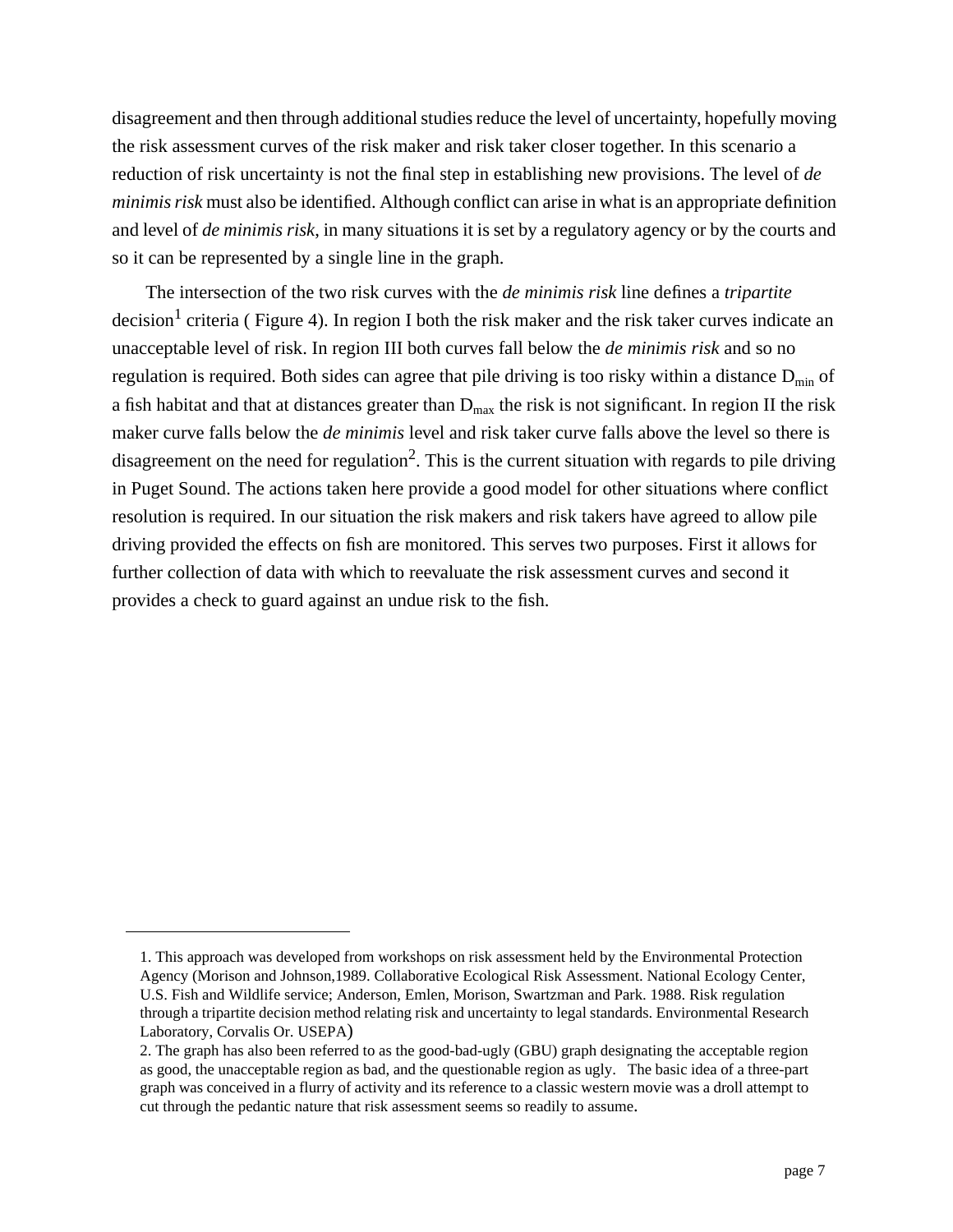<span id="page-7-0"></span>

**Figure 4**. After revaluation of the risk cures new curves are developed that decreases the region of uncertainty and disagreement. A is the new risk takers curve and B is the new risk makers curve. The intersection of the *de minimis ris*k with the two risk curves defines three risk regions.  $D_{\min}$  is the minimum impact distance with risk taker assumptions,  $D_{\text{max}}$  is the minimum distance of impact with risk taker assumptions.

#### **Research goals**

To apply the above scenario our research is aimed at determining how several different effects of pile driving change with distance. I will discuss three measures. The most conservative measure is based on a sound. A measure of intermediate risk is based on fish swimming behavior and a less conservative measure is based on fish startle behavior evoked by the onset of pile driving.

#### sound based risk curve

A risk assessment curve based on sound can be established by assuming that maximum risk occurs at sound levels that cause mortality and minimum risk occurs at a fish's threshold of hearing. Since the intensity of sound decreases exponentially with distance from its source<sup>1</sup> and the perception of sound by fish is a function of the log of the intensity of the sound,<sup>2</sup> a risk curve based on sound perception should decrease in a linear manner with distance from the source<sup>3</sup>. If the maximum sound intensity produced in pile driving induces mortality then the risk curve might decrease as a straight line to the distance at which fish can just distinguish the sound of above the

<sup>1.</sup> intensity ~ source  $\cdot e^{-distance}$ 

<sup>2.</sup> perceivedintensity = logintensity : based on Fechner's law (1860) *Elemente der Psychophysik*. Leipzig:

Bretikopf und Haertel.

<sup>3.</sup>  $\log(\text{source} \cdot e^{-\text{distance}}) = \log \text{source} - \text{distance} = \text{perceived intensity}$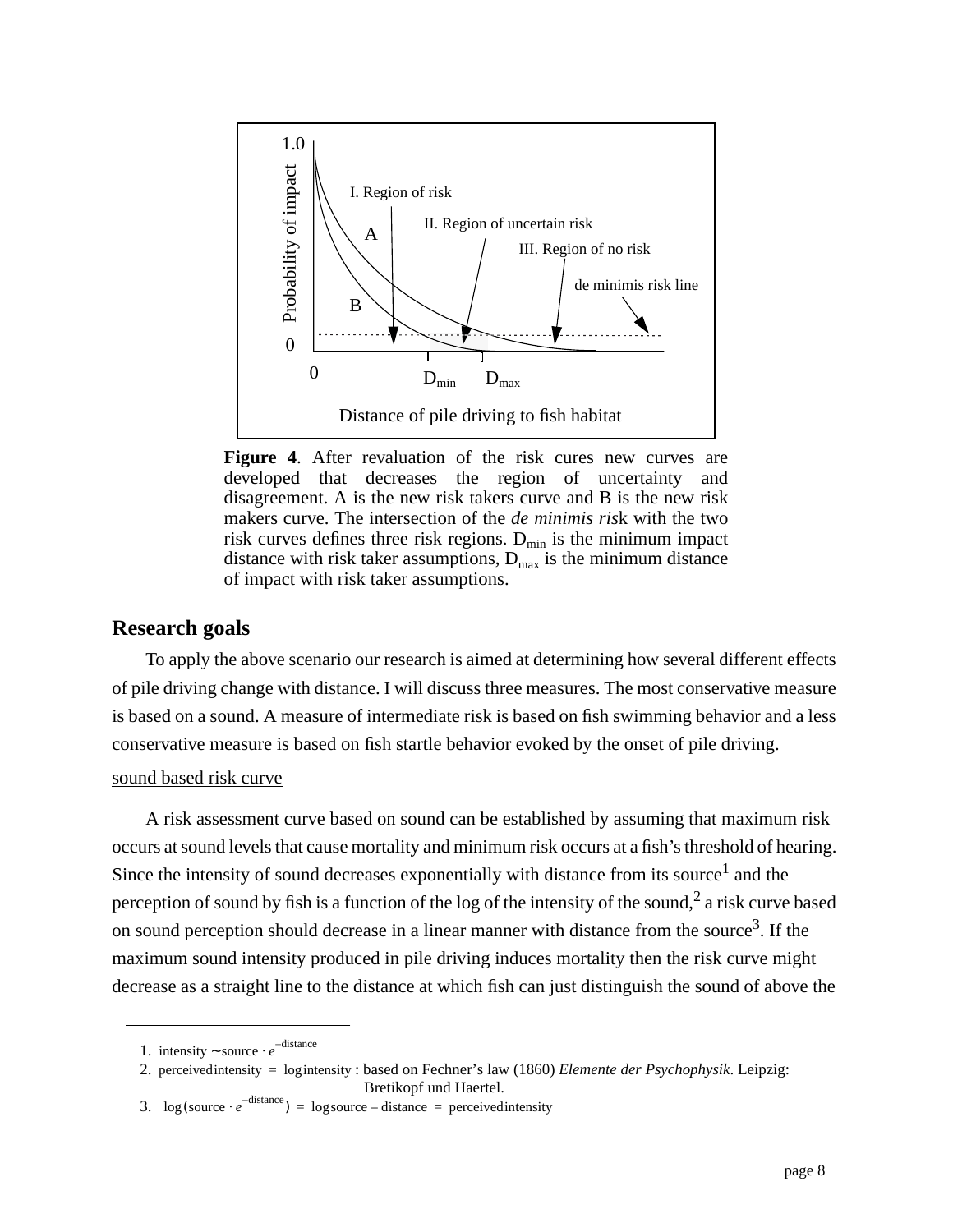background level ( Figure 5). To assess this scenario we require the distribution of sound at pile driving sites and sound level thresholds for mortality and perception. Sound pressure levels of 5 to 10 db relative 1 Pascal were measured 1000 ft from a concrete piling driven at the Homeport site<sup>1</sup>. There is no direct evidence that juvenile pink and chum salmon are able to detect this level of sound but using information available on adult Atlantic salmon<sup>2</sup> the threshold of detection may be on the order of 2000 ft from a pile driving rig. In fact, juvenile fish may have less developed hearing abilities so the threshold distance could be much less. At the present time there are no data to determine if pile driving sounds can kill fish at close range.



**Figure 5**. Risk curve based on sound. Assumes 100% risk at the source and zero risk at the level of detection.

#### behavior based risk curve

A risk curve describing a change in the behavior of fish in the presence of pile driving activity is in effect a *relative risk assessment* since it compares fish behavior with pile driving to fish behavior without pile driving. We can ask if fish behaviors with pile driving are statistically different from their behaviors without pile driving. This comparison can be put in terms of our graphic risk analysis by expressing risk in terms of the confidence interval on the hypothesis: behaviors are different in the two regions ( [Figure 6\).](#page-9-0)

<sup>1.</sup> In a familiar terms this is approximately the sound level inside a disco or a teenager's bedroom.

<sup>2.</sup> Hawkins and Johnstone (1978) The hearing of Atlantic Salmon, *Salmo Salar*, J. of Fish Biology 13: 655-73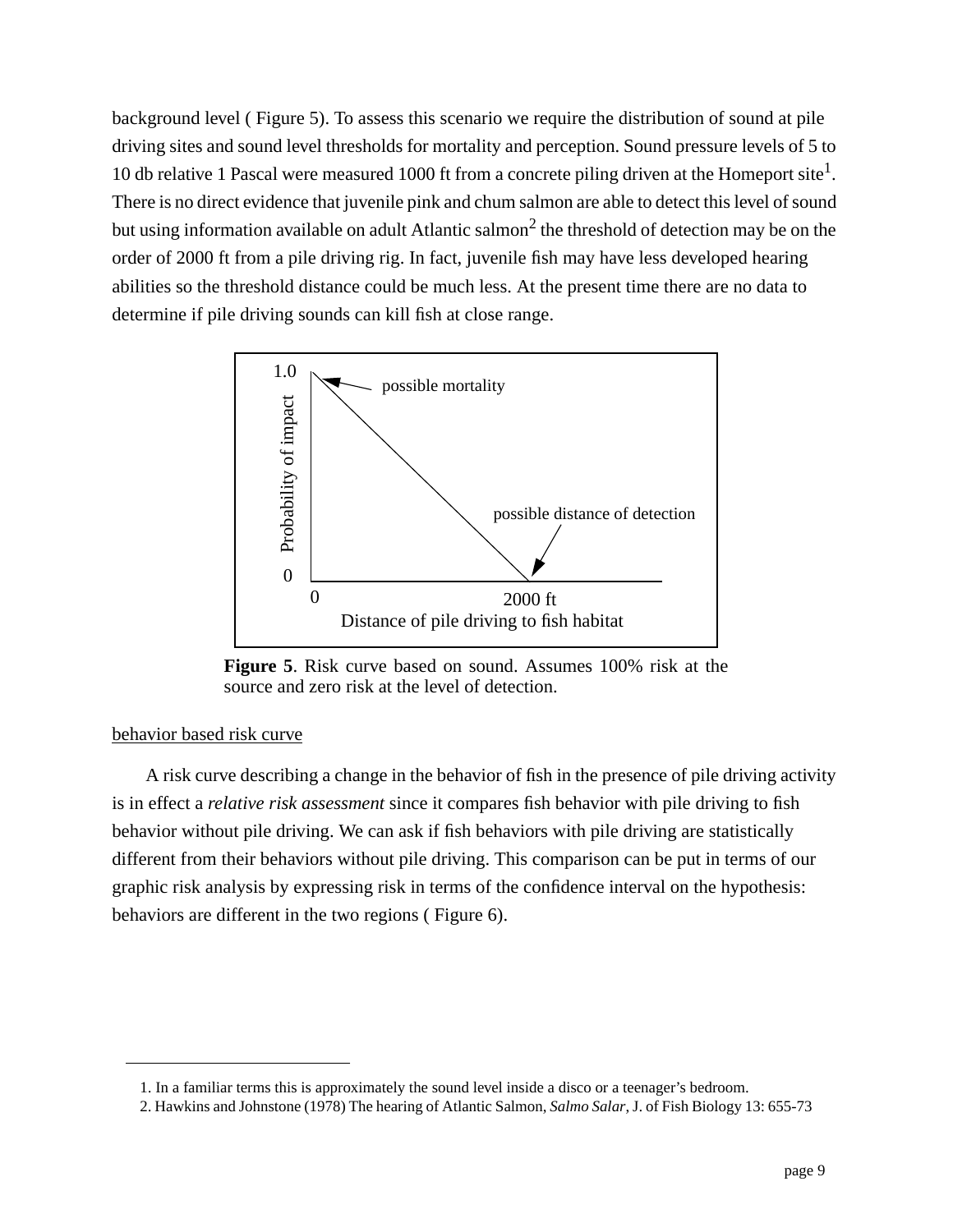<span id="page-9-0"></span>

**Figure 6**. Risk curve based on the confidence level of a change in behavior. Behaviors are indistinguishable at the 0.5 confidence level.

At the Everett Homeport we have observed a number of behaviors that can be used to generate these relative risk curves including: school size, number of schools, their depth, distance from shore, swimming behavior, abundance, and feeding habits. Our observations show statistically significant differences in behavior with and without pile driving. Basically, near the pile driving site schools were larger while the total number of fish was smaller than was observed at sites sway from the site. This result suggests that fish avoided the construction activity to some degree although the effect appeared to be subtle. Pile driving clearly did not drive all fish away from the construction site. In fact, fish often were observed milling around the pile driving rigs during active pile driving.

#### startle behavior based risk curve

A risk curve based on startle behavior provides a measure of a fish's immediate perception of threat. Startle behavior, in which a fish suddenly darts away from a predator, is easily identified from visual observations. It is generally induced by a sudden stimulus and fish quickly habituate to repeated exposure to the stimulus. We observed fish startling at beginning of a pile driving episode but after a few poundings they would not startle to the sound of the driving. Thus, risk curves based on this measure should tend to characterize only the fish's immediate sense of risk. Again our approach would be to determine the number of startle responses as a function of distance from pile driving activity and plot the confidence level of the hypothesis that the startle response frequency with and without pile driving is different. The threshold risk distance could be established as the point where the two situations cannot be statistically distinguished. This is the 0.5 confidence level for the hypothesis. A cursory analysis of data from the Homeport site suggests